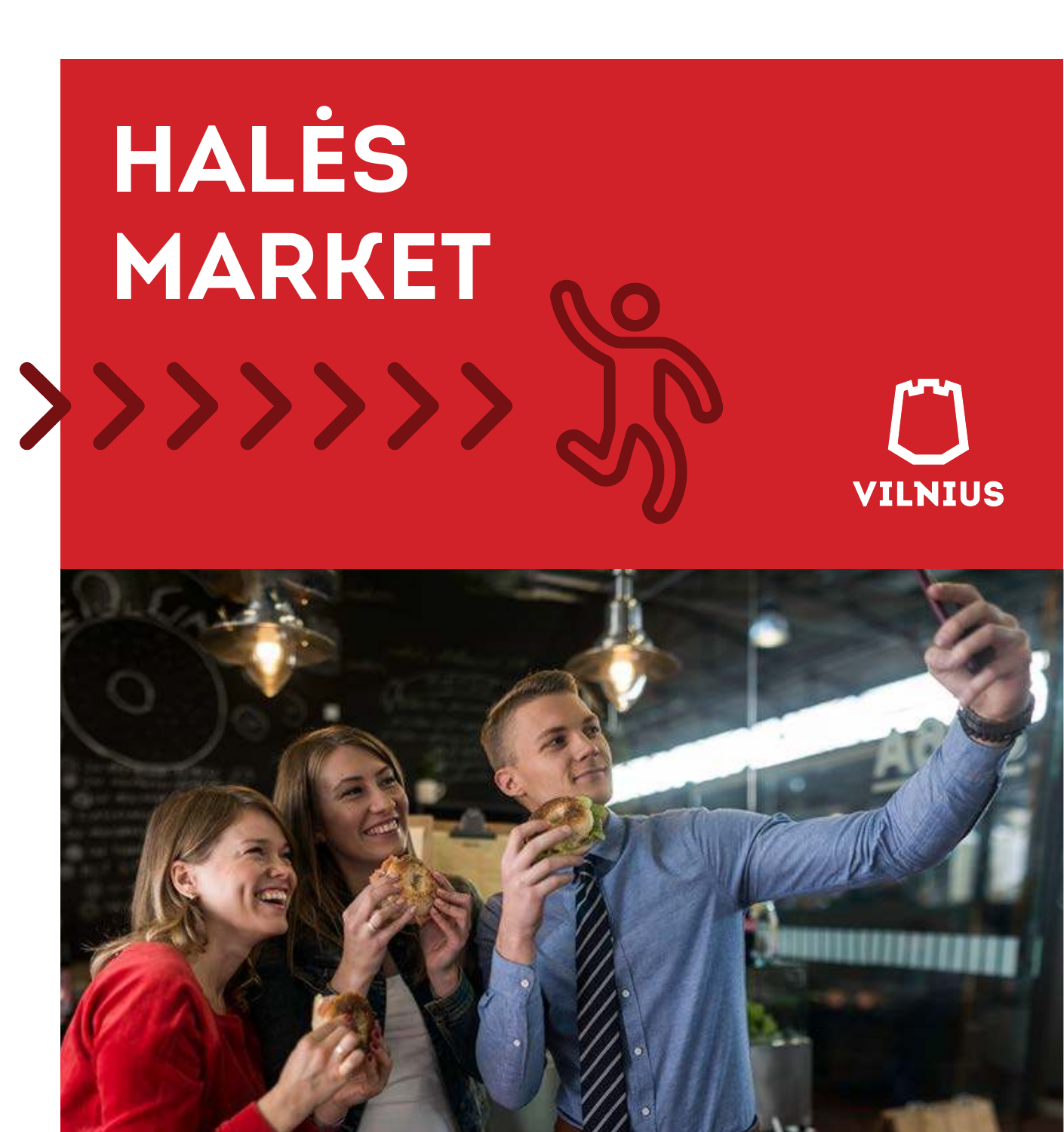**Some say that in order to really get to know a country and its people, you need to visit their markets. With this in mind, we invite you to discover the oldest market in Vilnius, Halės Turgus! If only it could, this market would tell thousands of interesting stories.**

# **THE VERY BEGINNING**

In the 15th century, the site of the current marketplace was initially named the Horse Market. Later, in the 16th century, it became known as the Grain Market, when, after the city wall was built, it found itself in the suburbs. In 1906, at the intersection of Pylimo and Bazilijonų Streets, a new market was erected, designed by Vilnius architect and engineer Vaclovas Michnevičius with help from local entrepreneur Petras Vileišis. For a long time, the building now known as Halės Market continued to be called the Grain Market, and only in 1914 did the name Halės Market take over. This is the oldest marketplace still operating in Vilnius.

# **IT'S INTERESTING!**

The market's roof and modern form, completed in 1906, coincided with the metal structures – bridges, towers, and railway stations – sprouting up across in Europe at the time. Our Halės is a relative and a peer of the famous Krakow and Budapest Markets, and rests on a metal frame similar to the Eiffel Tower! The building has stood for more than 100 years as Halės Market.

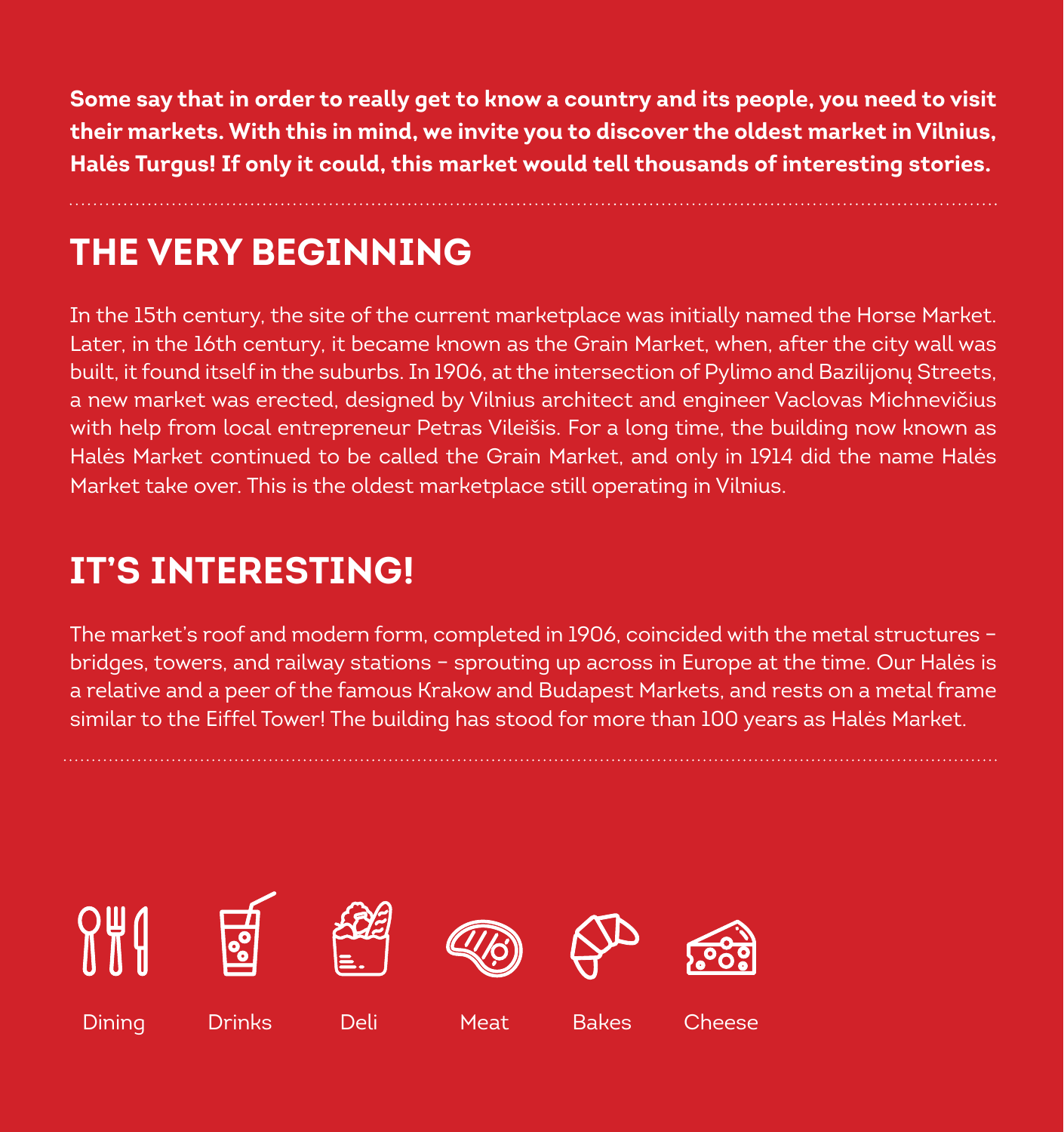## **THE MARKET TRADITION IN VILNIUS**

The market tradition in Vilnius dates back to 1604, when the first Kaziukas Fair took place in the city centre, and this tradition has been going strong ever since. Every year, on the first weekend of March, Kaziukas Fair takes place in the streets of Vilnius, turning the entire city into an open-air market, with thousands of craftspeople, vendors and tourists filling the city's streets.

#### **THE MARKET TODAY**

Today, Halės Market is a very popular place: entrepreneurs with original ideas and those selling locally-produced organic food with unique recipes willingly settle here. These include bakeries, butchers, as well as cheese, wine and bagel shops. Everyone will find something interesting and delicious, because Halės Market is the place to taste and buy authentic local products.

#### **SMELLS, TASTES AND COLOURS**

In spring, Halės blossoms with an array of alluring scents, flavours and colours. The number of vendors outdoors increases and they start selling seasonal delicacies like radishes, spring onions, lettuce, cucumbers and spring mushrooms. In the summer, the marketplace greets visitors from afar with the irresistible aromas of various berries, heads of Boletus or piles of freshly collected Chanterelles sticking out of baskets. Honey still dripping off honeycombs or already churned, attracts with its scent and delights with its taste, and the sea of flowers are an impressive sight, to say the very least. In the autumn, visitors to the market will meet a large number of vendors and buyers with their wicker baskets full of freshly harvested produce, which is at its least expensive and freshest. In the late autumn, local farmers and vendors working outdoors move to the inside of Halės, where they sell vegetables, fruit and roots gathered during the summer. Halės smells of pickled and marinated vegetables. Pickled gherkins, garlic, tomatoes, sauerkraut, and variety of vegetable salads – enchant visitors with their colours and flavours.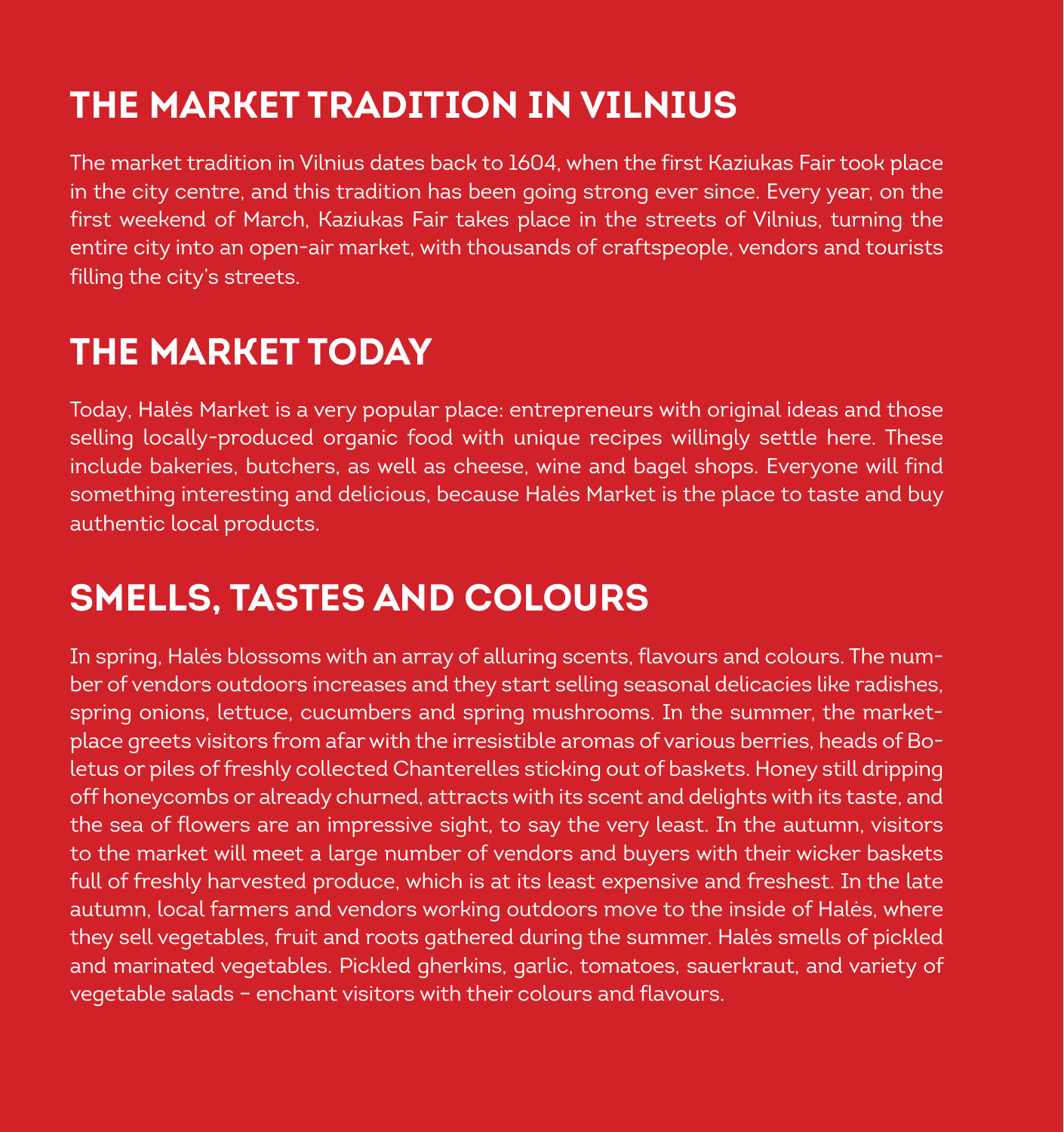

# **HALĖS MARKET**

Pylimo g. 58 **Tue-Sat** 7:00 – 18:00 **Sun** 7:00 – 15:00

**1.** Juice Bar **2.** Beigelistai **3.** Roots **4.** Kadaginė

**5.** Country bacon by Mečislovas Mlečka **6.** Halės Deli **7.** Keulė Rūkė

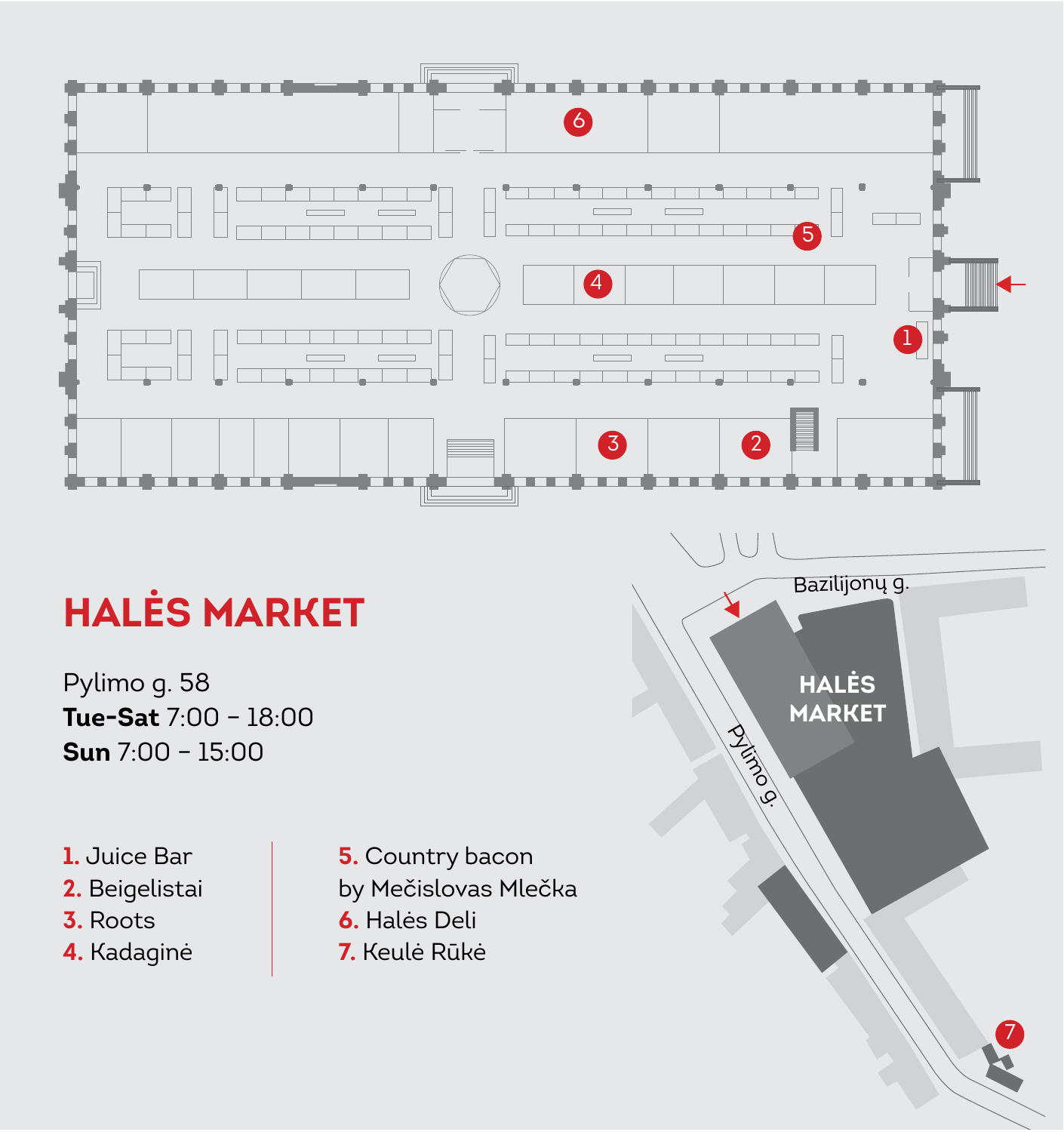### **1. HALĖS MARKET JUICE BAR**



#### **Working hours: Tue-Sun 8:00 – 16:00**



The Juice Bar has been operating for nine years and is very popular among market visitors. Many celebrities of the city, and even the Vilnius Spanish Community, like to meet here. Fair-haired Jelena works diligently at the Halės Juice Bar. She always offers a delicious fruit or vegetable cocktail and makes suggestions based on what's healthiest for the body. Jelena's credo - it must be tasty! Drinking juice is healthy for everyone - young or old. Jelena works until 16:00.

Here are a few recommendations among Jelena's many juice and vegetable cocktails:

- "Čanga" (bananas, oranges, lemon, honey, yogurt, milk);
- "Nut Milk" (nuts, bananas, milk, coconut, cinnamon);
- Nut, ice cream and juice cocktails with apples, pears, oranges, melons;
- "Warming" green cocktails: cranberry, ginger, honey, sprouts (what's available), spinach, banana;
- For the liver: milk thistle seeds, sea buckthorn berries, parsley, celery root, pumpkin juice.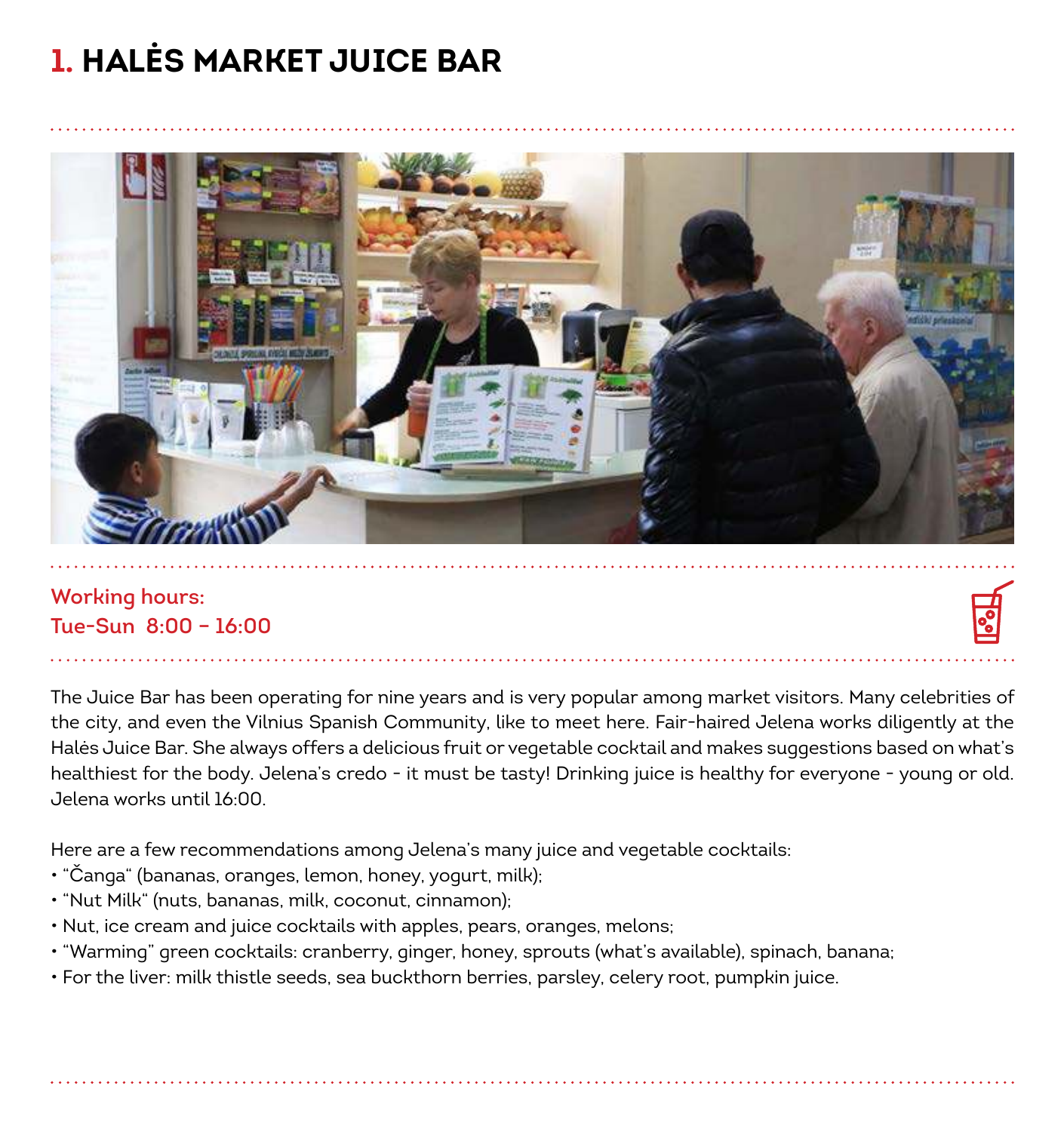#### **2. VILNIUS' BAGELS - CAN A MARKET EXIST WITHOUT SOME JEWISH INFLUENCE?**



# **Tue-Sun 9:00 – 16:00**

**Working hours: facebook.com/Beigelistai**

# $\frac{1}{\sqrt{2}}$   $\frac{1}{\sqrt{2}}$

The bagel – a ring-shaped bread roll of unique flavour – was invented and first baked by Jews living in the territory of the Grand Duchy of Lithuania. From here, bagels spread all over the world. Today, because of its magical balance of crispness and elasticity, which is obtained using a unique baking process (before baking, the ring-shaped roll is briefly boiled in water), bagels now make up one of the most popular breakfast dishes in the United States and Great Britain. The tastiest bagel, of course, is one right out of the oven. Warm, soft and sweet smelling, it is perfect with a morning cup of coffee; while a bagel cut and garnished with mild cream cheese, freshly salted or smoked salmon and crispy vegetables can be a great addition to your daily lunch. Several years ago, "Beigelistai" started baking bagels again. They offer different varieties and flavours of bagels, including the most popular one - the New York-style bagel. Here you will also find bagels with various fillings:

- Classic with cream cheese and salmon;
- Vegan with humus or bean cream;

• With meat - with shredded beef or roasted bacon and an egg; • Sweet.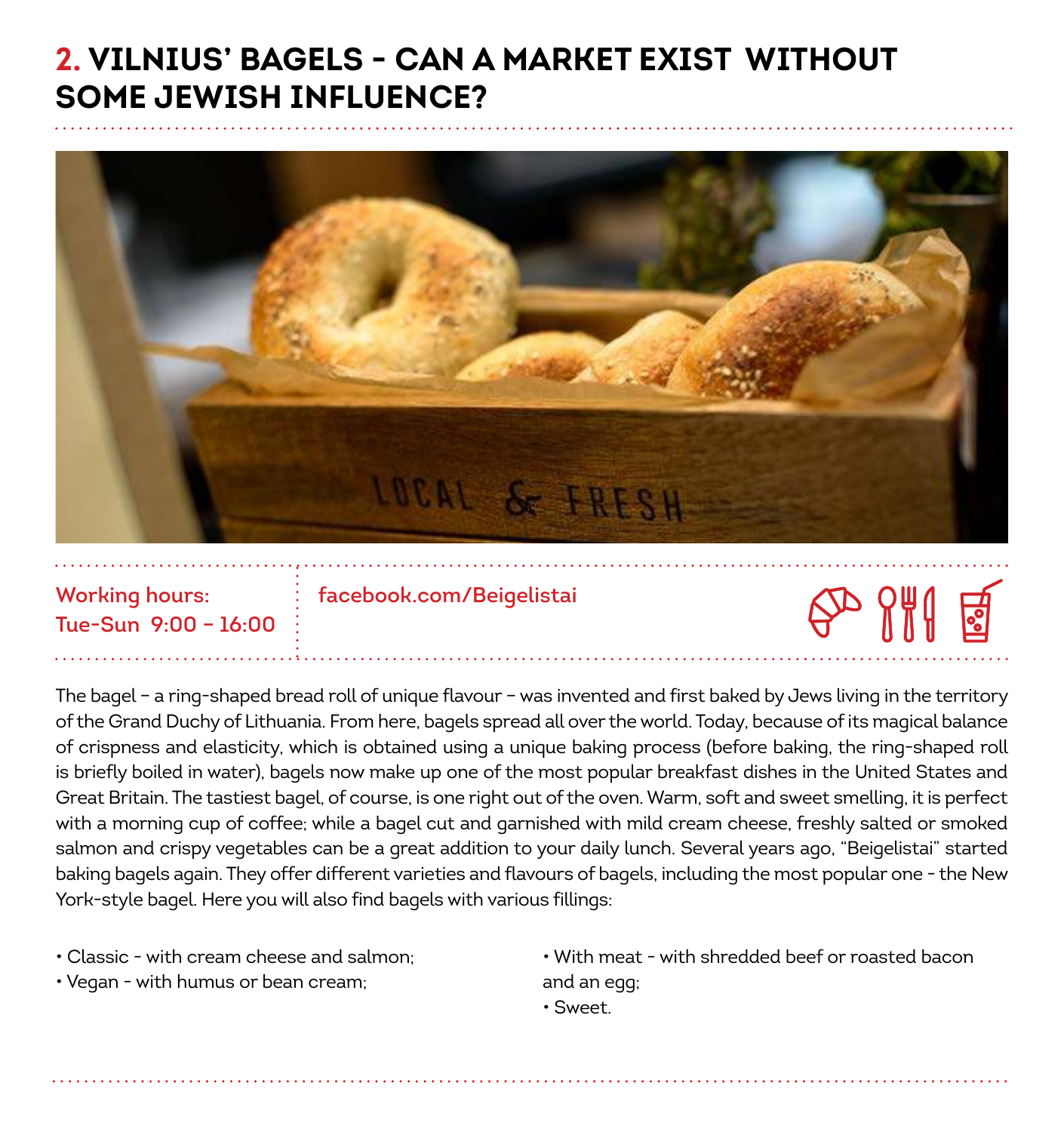#### **3. "ROOTS" TASTING SHOP – A PARADISE FOR CHEESE LOVERS**



# **Wed-Sun 9:00 – 16:00**

**Working hours: www.facebook.com/RootsVilnius**



"ROOTS" presents the largest selection of Lithuanian handcrafted cheese in the country. All products are created according to authentic recipes and tastes cherished by Lithuanian farmers. Each product is a journey of taste, turning an everyday eating ritual into a feast for the palate. All the gastronomic masterpieces are carefully selected and combined with fine drink options by the shop team, and can be enjoyed on the spot or taken to go for use in a memorable home-cooked meal.

The "ROOTS" tasting shop provides customers with unexpected taste discoveries and offers carefully selected products, including:

• Goat, sheep, and cow cheeses of different maturity and colourful flavour range, and widely used in an endless number of dishes, or simply tasted with a glass of wine;

• Matured apple cheeses - a wonderful dessert and a great gift from Lithuania;

- Dried or cured meat products;
- Rye bread;
- Natural yogurt;
- Craft beer;
- Wines of small Lithuanian winemakers;

• Mead - the world's oldest alcoholic beverage whose recipe was described in the Indian Rigveda texts 6,000 years ago.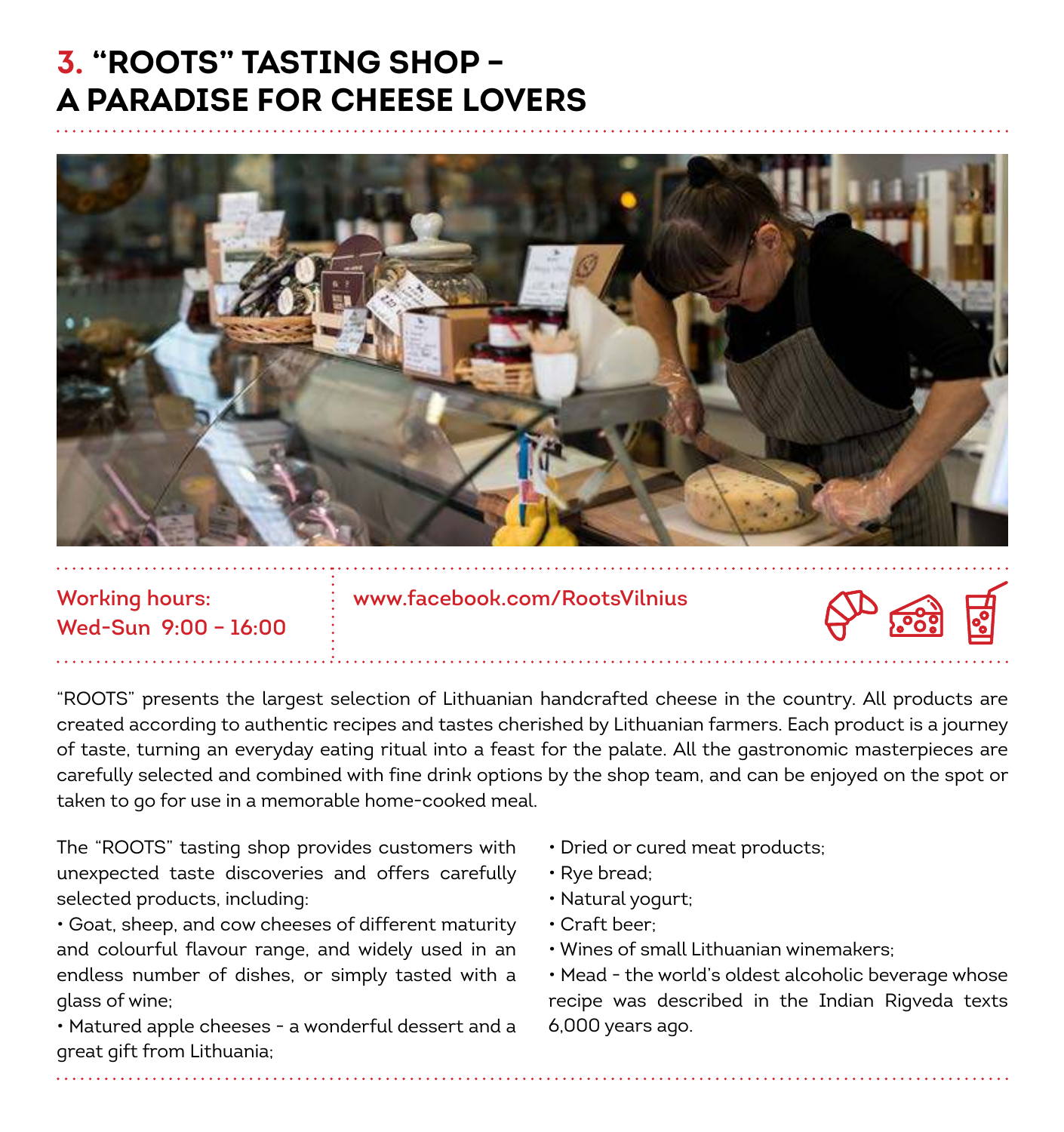#### **4. "KADAGINĖ" (RUSTIC MEAT PRODUCTS) – DELICACIES WITH THE AROMA OF LITHUANIAN RUSTIC SMOKE**



# **Tue-Sun 9:00 – 15:00**

**Working hours: Location in the market: 18A**



Valeras is continuing his family's long tradition - he produces and sells his own smoked meat products. Although he grew up in the city, today he smokes meat following the traditions of meat smoking taken over from his wife's village. Only natural spices are used in the production. Foreign guests gladly taste the rustic country bacon, sausages, hams and pig knuckles seasoned to perfection and smoked with alder smoke and a hint of juniper.

• Smoked sausages are attractive meat sticks smelling of juniper. Hard, and made from premium beef and pork;

• Smoked sausage is a traditional Lithuanian sausage, which stays true to ancient recipes. Matured naturally, smoked in a rustic-type smoker with the smoke of alder and juniper;

• Smoked pig ears - internationally recognised as the most delicious snack. This delicacy is particularly suitable alongside a cold beer.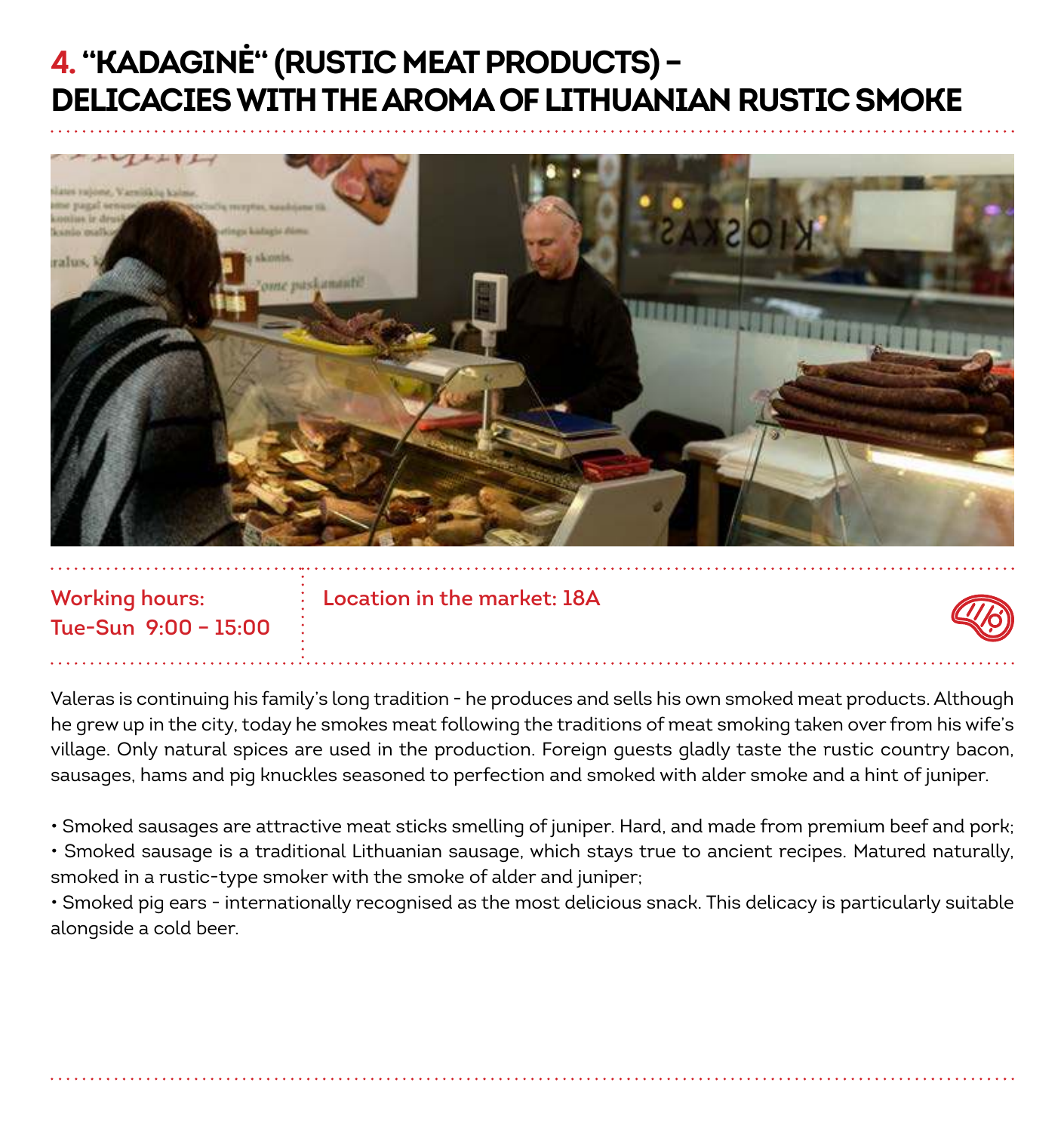#### **5. SALTED AND SMOKED COUNTRY BACON BY FARMER MEČISLOVAS MLEČKA**



#### **Working hours: Tue-Sun 9:00 – 16:00**



You will not find a more Lithuanian product than smoked country bacon. You start salivating just looking at it or smelling it: a brownish, crunchy, easily chewed skin and delicious aroma of smoke. Country bacon is rich in vitamins A, D, E, as well as carotene. The main thing - it contains about 60% vital non-saturated fat (arachidonic) acids. Most people who try Mečislovas' products undoubtedly end up coming back for more. For the past 14 years, even foreign diplomats have been buying salted, smoked or cured meat products made by Mečislovas. And accidental tourists are pleasantly surprised by the newly found flavours.

- Smoked or salted country bacon just melts in your mouth and leaves you feeling satiated;
- Cold-smoked ham a joy for your palate! A natural, traditional Lithuanian product matured by turning it in brine. Natural spices provide the ham with a delicate taste and aroma;
- Smoked loin is an aromatic, juicy product of a subtle taste and the highest quality and is made from pork loin.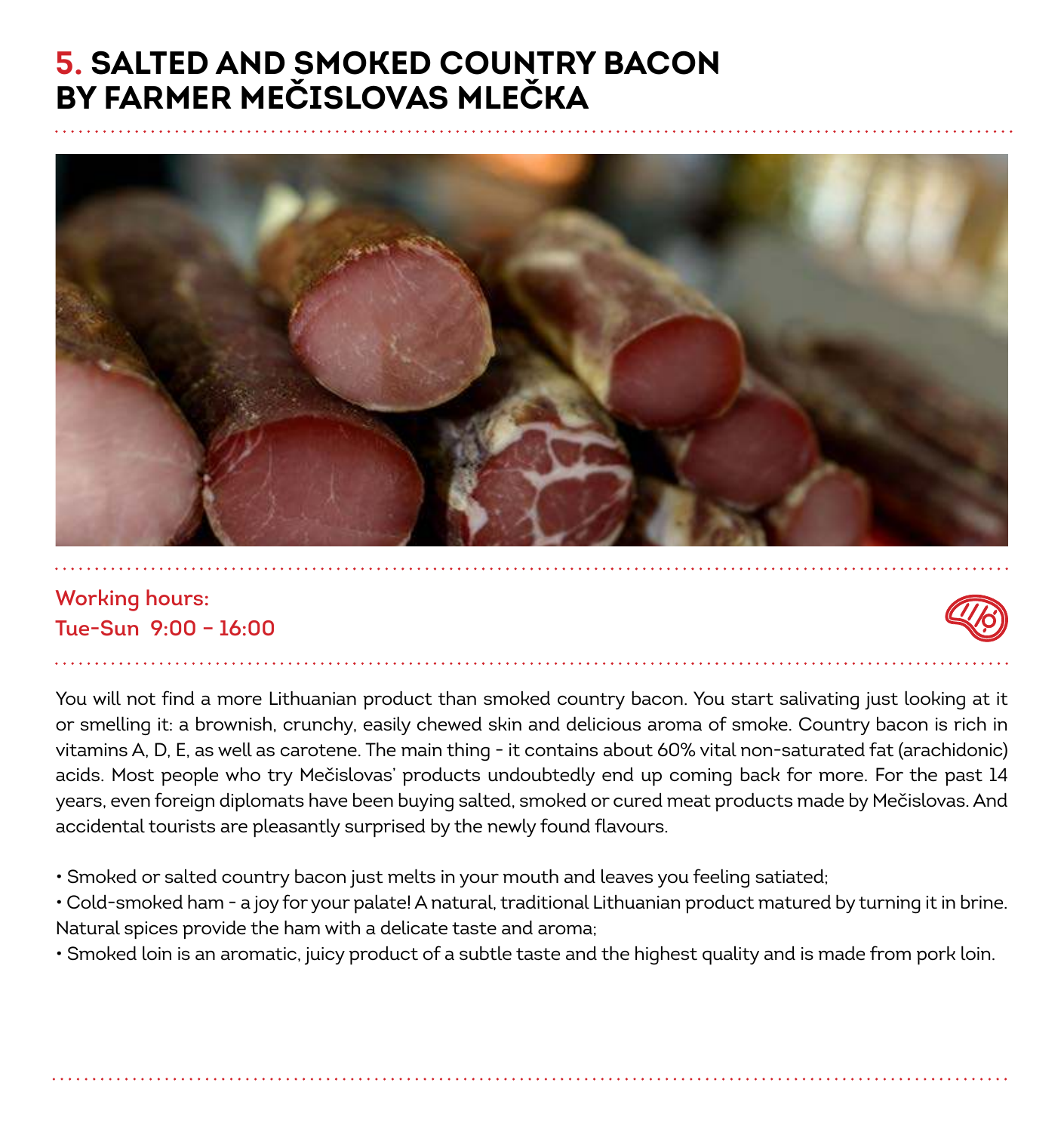#### **6. HALĖS DELI "GEGIO STALUI" – THE BEST PLACE TO TRY A STEAK!**



**Working hours: Tue-Fri 8:30 – 19:00; www.facebook.com/Halesdeli Sat-Sun 8:30 – 17:00**



A great place for hungry people who appreciate high-quality meat products. Do not be surprised when you see a lot of people at lunchtime - this is the perfect place to have lunch. Visitors are particularly attracted to the fact that in addition to tasting great, the food always offers great value for money. Gegis is a Baltic deity who Samogitians named the third day of Easter after. Symbolically, on that day, chickens were brought to the church to be sanctified. On the festive table, there were dishes made of game and poultry, symbolising the gods of heaven. The meat (turkey, rabbit, quail, venison, duck, goose, chicken, beef, mutton, lamb, pork, goat) comes from small farmers all over Lithuania - Žemaitija, Aukštaitija, Dzūkija and Suvalkija.

• Here you can buy and taste locally baked sausages, cured meats and other ready-made products. And Jūratė, the shop's founder, will advise you how to choose the best steak!

• Come enjoy the lunch of the day and you will be treated to apple juice from Dzūkija;

• Particular attention is paid to only offer fresh meat produced on Lithuanian organic farms;

- Hot homemade food makes every bite amazing;
- Always fresh and delicious;
- They also serve breakfast on Saturdays and Sundays;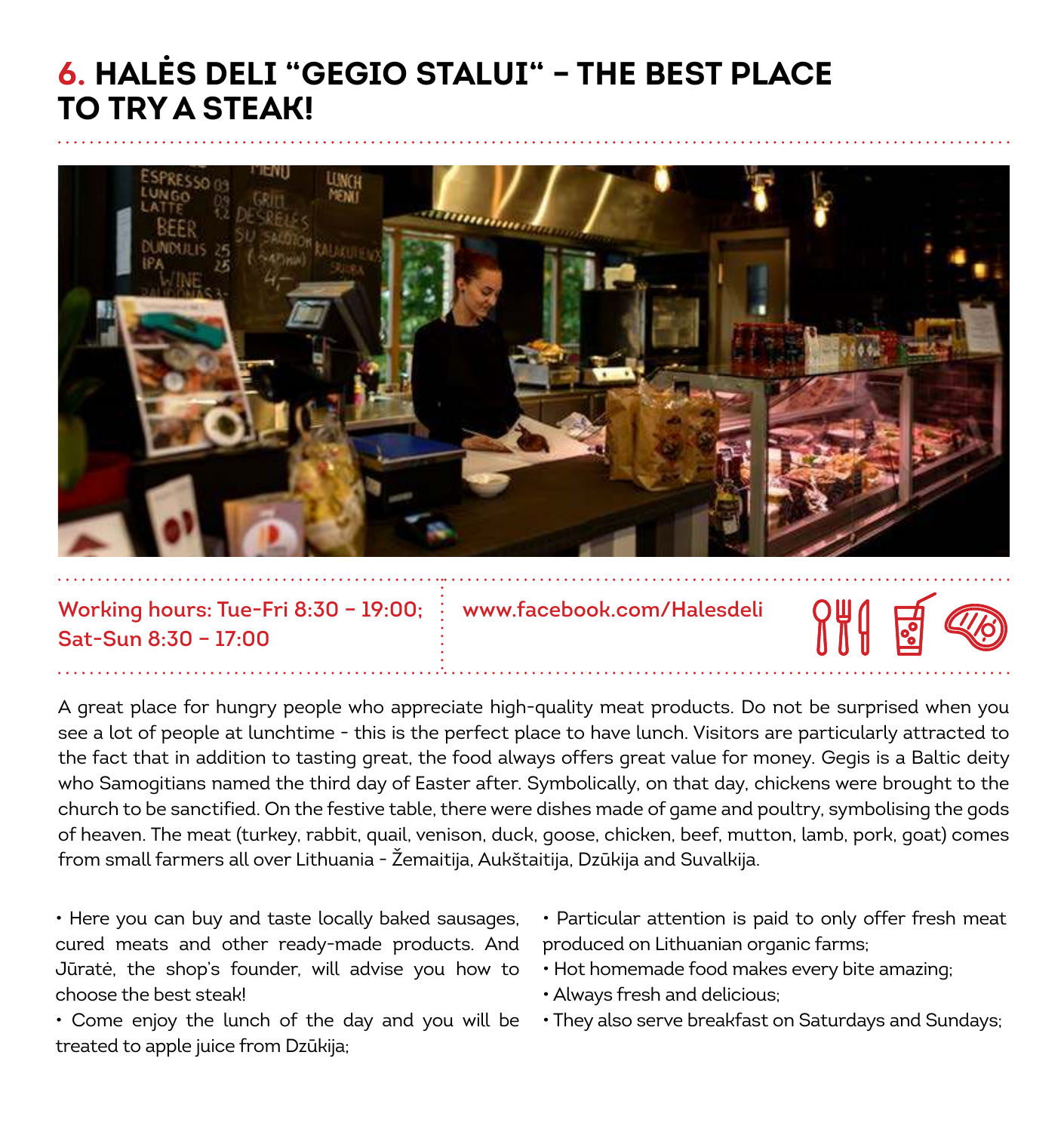#### **7. "KEULĖ RŪKĖ" – FOR THOSE WHO ARE INTERESTED IN ALTERNATIVE!**



**Working hours: Mon-Thu 11:30 – 20:00; Fri 11:30 – 04:00; Sat 12:00 – 04:00; Sun 12:00 – 20:00**

**Pylimo St. 66, www.facebook.com/keule.ruke**

A work of astonishing street art that attracts tourists from all over the world can be found on the outside wall of this scandalous barbeque eatery! The original mural depicted a kiss between Vladimir Putin and Donald Trump, but after being defaced – they are now seen sharing a smoke together. The barbecue eatery "Keulė Rūkė" is a great place to enjoy an alternative environment, Lithuanian beer and popular food - exclusive Lithuanian pork ribs or long-smoked meat burgers. Excellent prices, portion sizes and taste ratio! Due to its popularity, you may need to wait for these delicacies for up to an hour. Courageous people who like adrenaline usually visit this place, so when you are inside, prepare yourself to see some shocking interior décor details. More interesting places to lay your backside on can be found outdoors. If you're lucky enough, you'll be able to listen to jazz, blues and other "piggishly tasty" music. We recommend:

- To see and take a picture with the street art mural;
- Tasting burgers or pork ribs;
- Waiting in the queue and chatting with locals;
- Listening to "piggishly tasty" music, while sitting in a bathtub.